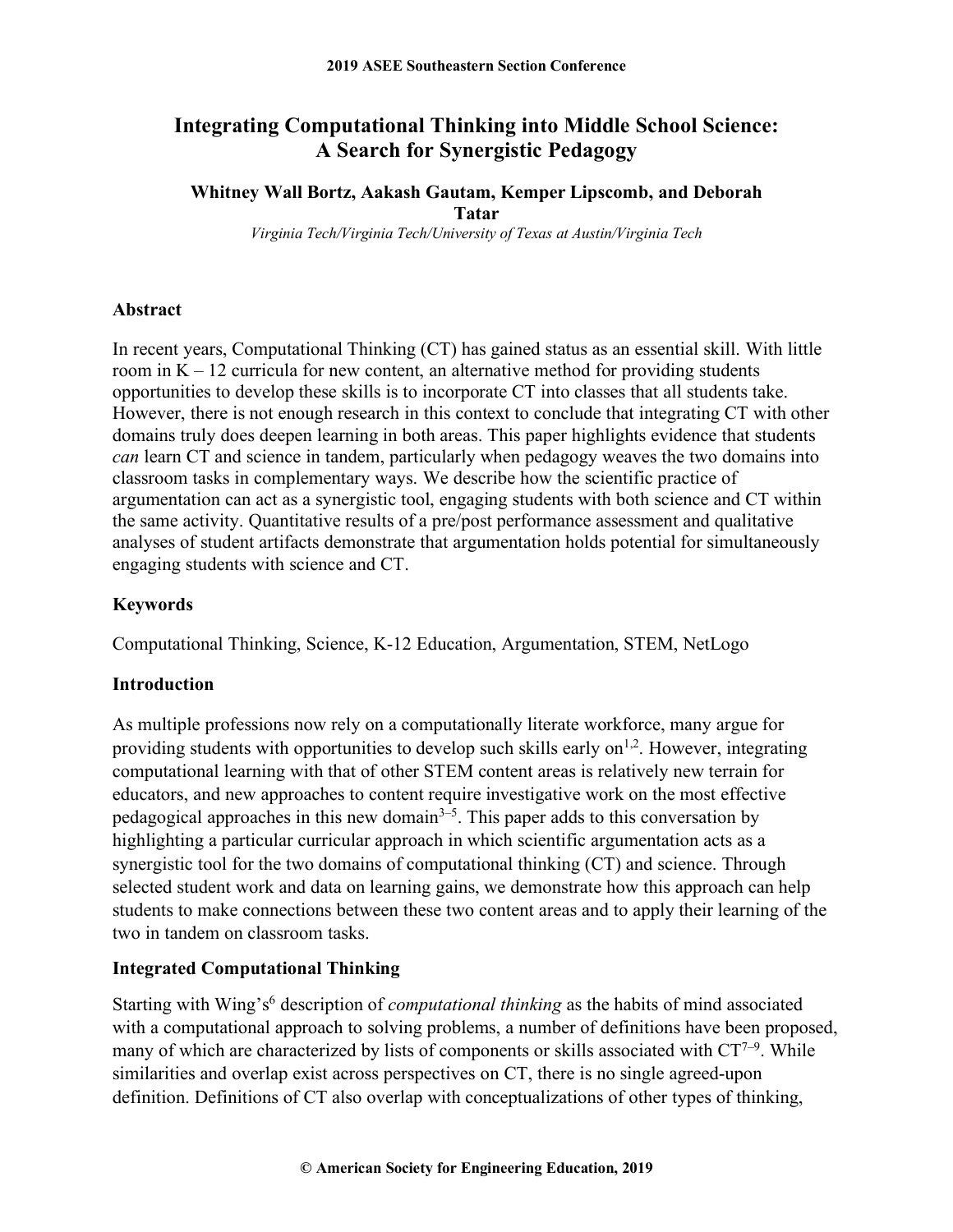such as a mathematical, engineering, critical, and creative thinking<sup>10</sup>, all of which are considered "21<sup>st</sup> century skills" that should be incorporated into  $K - 12$  learning<sup>11</sup>. Due to the lack of instructional space in  $K - 12$  curricula, one approach to introducing students to CT is to provide opportunities for its development in the context of core disciplines that all students learn, such as in the case of this work, middle-school science. This not only alleviates the pressure on coveted instructional time, it also enhances the learning experience by presenting two domains in a mutually beneficial way. Such interdisciplinary approaches enhance opportunities for engagement with tasks that resemble real world problem solving<sup>2</sup>. Science, in particular, shares pedagogical overlap with  $CT<sup>12</sup>$ , and the two disciplines are often used in tandem in computational science.

### **Argumentation**

Our intervention included student-generated arguments for modifications made to NetLogo models. Netlogo is a multi-agent programmable modeling environment. Drawing inspiration from the argumentation session phase in Argument-Driven Inquiry13, students utilized data, scientific core ideas, and CT modeling practices to formulate arguments about modifications made to their NetLogo models. These arguments included a justification of why each modification is valid based on a scientific idea, e.g. conservation of matter, or a CT modeling practice, e.g. abstraction and representation. They then presented these arguments to their peers for feedback, referred to as the "argumentation session"<sup>13</sup>. This phase of our intervention increased student engagement and interaction in interpreting the CT and science content. In this way, argumentation can be thought of as the "+" in CHEM+C.

## **The** *CHEM+C* **Approach**

The *CHEM+C* intervention consists of three curricular modules, referred to as Computational Chemistry Tasks (CCTs). Each revolves around a simulation of chemistry concepts reported in literature as difficult to learn. Concepts are modeled in  $NetLog<sup>15</sup>$ , and include water forming and splitting, the aluminum copper sulfate reaction, and the carbon cycle. Each CCT follows a similar curricular sequence. Students experience an anchoring phenomenon<sup>16</sup>, showcasing a chemical reaction. In groups, students then create whiteboards interpreting the chemical reaction observed. They then explore a different representation of the reaction, this time in a computer model. Students are encouraged to approach this simulation as a scientific investigation. In groups, they critique the computer model using a worksheet called a Design Component Chart (DCC), explained more in a later section. Discussions resulting from this activity help students negotiate a change that would improve the model's scientific accuracy. Scaffolded by the teacher, and by collaborating with peers, students then implement the improvement within the NetLogo code.

In the first CCT, all activities are guided by the question "What is happening in a chemical reaction that we do not normally see?" and are centered around the formation and splitting of water molecules. The anchoring phenomenon in this CCT is a physical demonstration of water splitting. To produce this reaction, a battery is submerged in a beaker of water, and a test tube is placed on top of each of the battery's terminals. Epsom Salt (MgSO4) acts as a catalyst that leads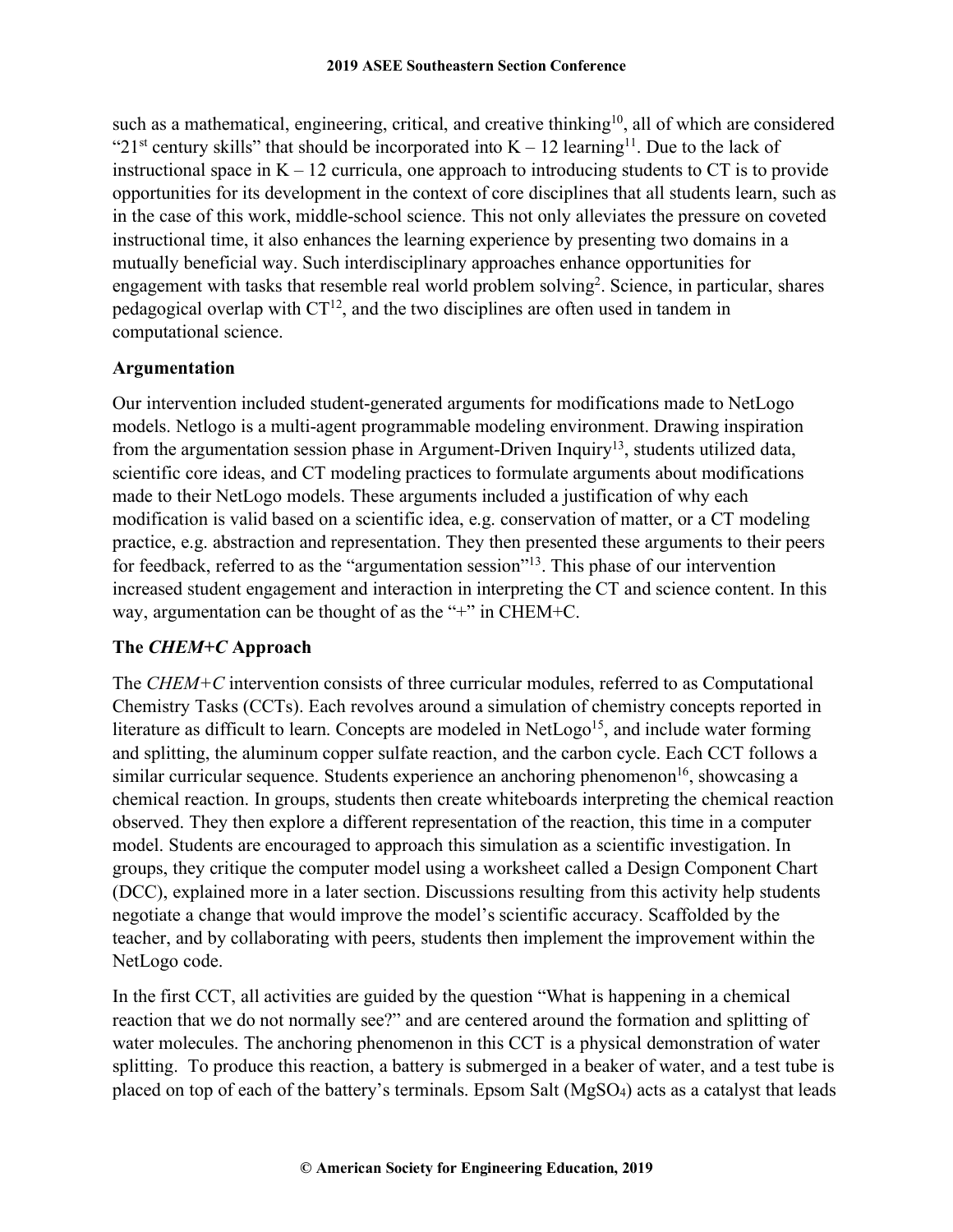to the splitting of water into hydrogen and oxygen, observed as bubbles released into the test tubes. The accompanying computer model simulates this reaction, as well as water forming, at the molecular level (Figure 1). This paper draws from data collected during this first CCT.





### **Data Sources and Analysis**

Data analyzed represent the experiences of 180 students from 17 eighth-grade science classrooms in a low-to-moderate socio-economic-status (SES) public middle school in Texas. While this paper draws heavily from qualitative analyses of student-generated artifacts, we frame these within quantitative results from scores on a pre/post performance assessment consisting of tasks requiring applications of both science and CT. The student artifacts were generated during two classroom tasks that utilized argumentation. In the first classroom task, students completed DCCs, worksheets that asked which aspects of the simulation were scientifically accurate, inaccurate, or missing. Prior to working on the DCC, the students had explored the *NetLogo* simulation, and were given a "science fact sheet" describing key science concepts modeled in the simulation. Worksheet data were transcribed into excel and coded by two members of the research team. Of these coded excerpts, the first author selected 17 quotes that represented science and CT learning as complementary. All four authors discussed and analyzed quotes, narrowing the data for inclusion in this short paper to five quotes.

The second set of student artifacts analyzed were images of group generated white boards used by students to plan the change they would implement in the code in order to improve the model. Boards listed properties assigned to the object, MgSO4 (Epsom Salt) that would be added. Groups provided a rationale for each property, presented these boards to the class, and received feedback from their peers. The first author selected ten images in which the groups' white board provided a clear rational for the object's properties. Three authors then discussed each image and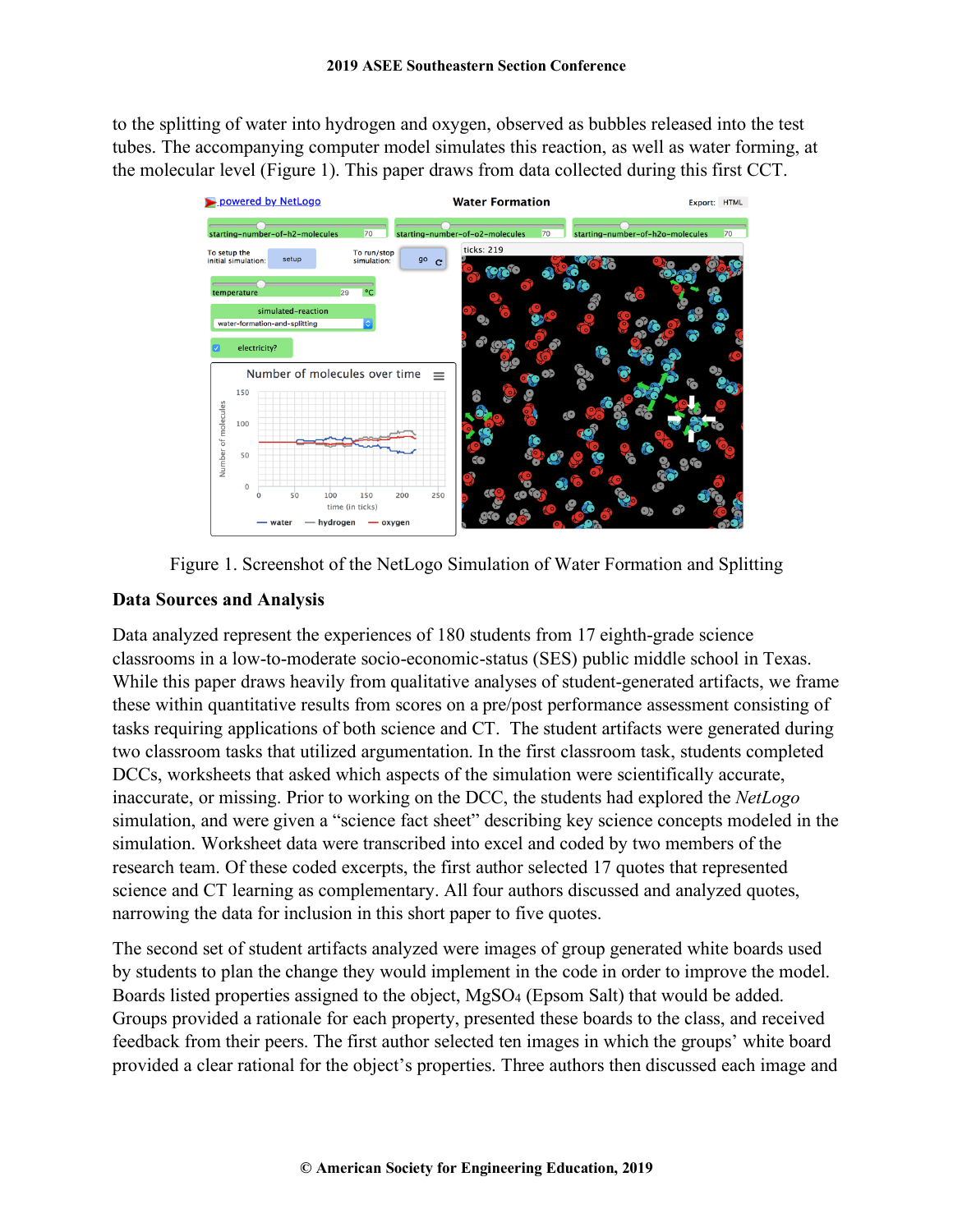collectively selected the four images that best represented synergistic use of science and CT learning to support their decisions. The following section describes our findings in detail.

### **Results**

Results of the pre/post performance assessment suggested learning gains. Students could earn a maximum of 53 points on the assessment. A Mann Whitney U test indicated that overall summative post-test scores (Mdn= 18) were significantly ( $p < 0.001$ ) greater than pre-test scores (Mdn= 4) with an effect size of 0.825. Still, the median score on the posttest suggested that students continued to struggle with the science and CT in this integrated context, and related pedagogical considerations are discussed elsewhere<sup>17</sup>. However, these learning gains supply only a partial picture of the effects of the potential of this intervention.

Qualitative analyses of classroom artifacts revealed that the activities utilizing argumentation afforded opportunities for students to apply CT and science learning in tandem. Table 1 presents selected responses from students on the DCCs. In this activity, students applied science knowledge in both interaction with and critique of the computer simulation, thus engaging in both science and CT. Critiquing the model required an understanding of how it worked and also an understanding of the science modeled. Weintrop et al.<sup>18</sup> proposed a taxonomy of applications of CT in mathematics and science instruction consisting four categories of practices: data practices, modeling and simulation practices, computational problem solving practices, and systems thinking practices. Table 1 links students' responses to particular CT practices from this taxonomy.

Furthermore, the artifacts contained evidence of students' "knowledge in pieces" (KiP)<sup>19</sup>, fragmented ideas that have not yet been woven into a coherently integrated structure aligned to scientific truth. diSessa<sup>20</sup> asserts that articulating and encountering these ideas in multiple scientific contexts assists students with such construction. Furthermore, unveiling these ideas provides formative feedback to the teacher on how such ideas could be rewoven in order to promote deeper understanding of a concept<sup>20</sup>.

| <b>Student Responses to "What is</b><br>scientifically accurate about the model?"                                                                                       | <b>Highlighted CT practice</b><br>from Weintrop et al.'s <sup>18</sup><br>taxonomy                                                    | Science "Knowledge in Pieces" <sup>19</sup>                                                                                                                                                                                               |
|-------------------------------------------------------------------------------------------------------------------------------------------------------------------------|---------------------------------------------------------------------------------------------------------------------------------------|-------------------------------------------------------------------------------------------------------------------------------------------------------------------------------------------------------------------------------------------|
| "The model properly shows that the<br>temperature does affect the molecules<br>because when the temperature is heated, the<br>molecules move faster and collide often." | <b>Systems Thinking:</b><br>Understanding the<br>Relationships within a<br>System                                                     | Student observed that temperature affects<br>molecules, and heat results in faster movement<br>and more collision. (Student's understanding<br>is incomplete, but contains fragments of<br>scientific truth)                              |
| "The white arrows represent the molecules"<br>coming together, and I can choose if they<br>come together by turning on the electricity."                                | Modeling and Simulation:<br><b>Using Computational</b><br>Models to Understand a<br>Concept: Assessing<br><b>Computational Models</b> | Student determined that the white arrows<br>indicate water forming. Also observed that<br>electricity must be present for this to occur.<br>(This reveals a partial understanding of the<br>role of electricity in the chemical reaction) |

Table 1. Students' Displays of Knowledge in their Judgements of the Model's Accuracy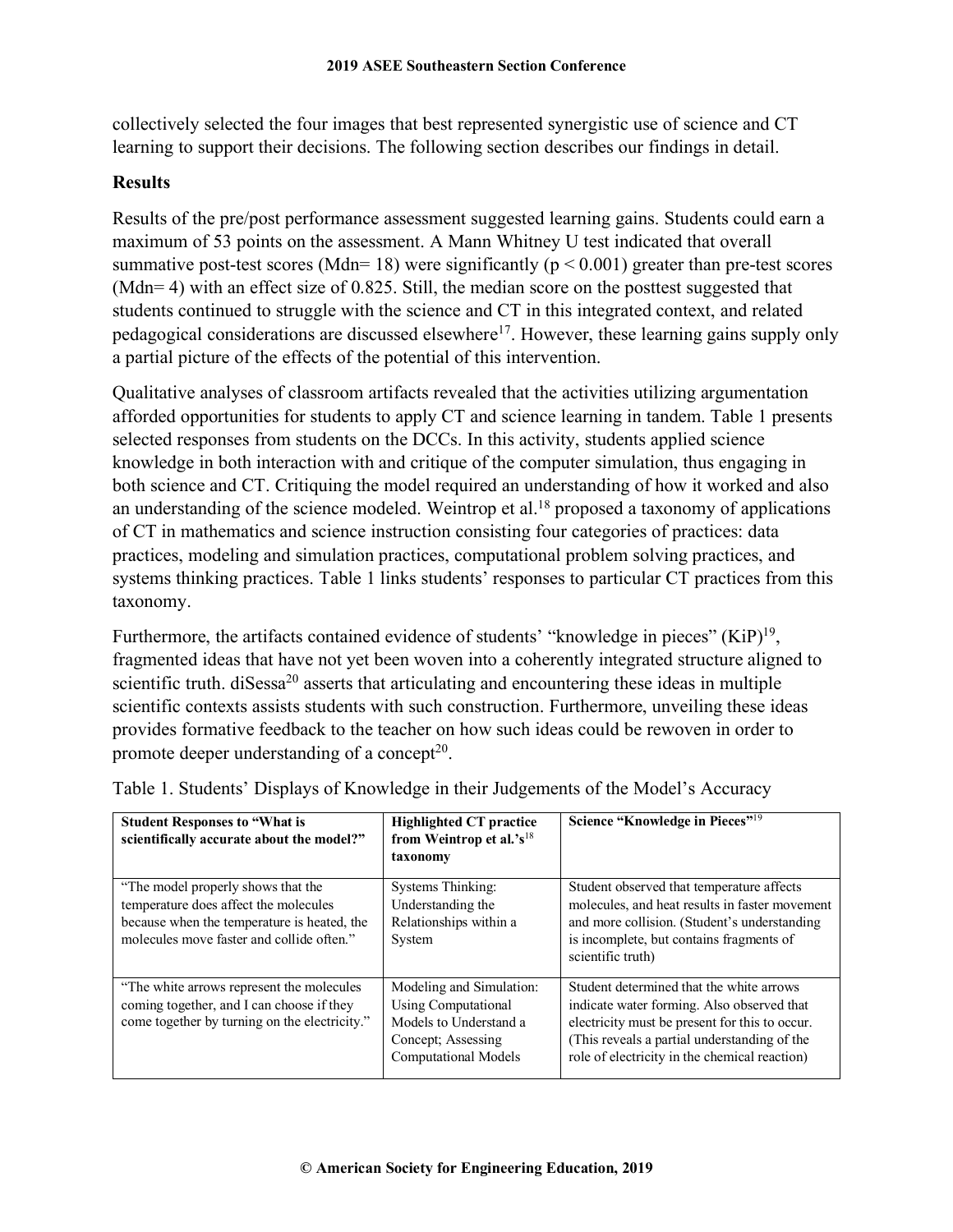| "When molecules collide, they don't always"<br>react, because on this simulation, molecules<br>are colliding all over the place, but a<br>chemical reaction doesn't occur." | Modeling and Simulation:<br>Using Computational<br>Models to Understand a<br>Concept; Assessing<br>Computational Models                                                          | Observation of collision without reaction<br>affirmed student's prior knowledge that<br>collision does not guarantee reaction.                                              |
|-----------------------------------------------------------------------------------------------------------------------------------------------------------------------------|----------------------------------------------------------------------------------------------------------------------------------------------------------------------------------|-----------------------------------------------------------------------------------------------------------------------------------------------------------------------------|
| "The speed the molecules are moving at by"<br>moving the temperature because we changed<br>the temperature from hot to cold a lot."                                         | Modeling and Simulation:<br>Using Computational<br>Models to Understand a<br>Concept; Assessing<br><b>Computational Models</b>                                                   | Student utilized the controls in the models<br>interface to systematically investigate how<br>changing the conditions in the simulation<br>affected the science modeled.    |
| "2 $H_2O$ forming, because in real life, they<br>can only form in 2, not isolated."                                                                                         | Modeling and Simulation:<br><b>Using Computational</b><br>Models to Understand a<br>Concept<br><b>Systems Thinking:</b><br>Understanding the<br>Relationships within a<br>System | Student connected the observed reactions in<br>the simulation to the balanced equation for the<br>formation of water, as two water molecules<br>are present in the product. |

Table 1 demonstrates how an activity requiring students to construct an argument engaged students in computational practices while also unveiling facets<sup>21,22</sup> of their science understanding, what diSessa calls  $KiPs<sup>19</sup>$ .

We found similar evidence of the role of argumentation in student-generated whiteboards. Figure 2 presents three examples of group white boards on which students listed chosen properties for the object to be added(MgSO4) and a rationale for each. In this activity, students used science to support these decisions. In accordance with Weintrop et al.'s<sup>18</sup> taxonomy, this activity engaged students in two key Computational Problem Solving Practices: "Choosing Effective Computational Tools" (using aspects of the simulation to explore), and "Creating Computational Abstractions". Here, students fuse understandings of both domains to choose computational objects that both accurately represent the science and also suit the computational system. Their boards provide their rationales.

In Example 2A, students allowed the number of atoms to dictate the molecule's size. While slightly different from the concept of *mass*, as their board states, we consider this KiP that lies on a trajectory toward a deeper understanding of the science. In Example 2B, students again considered the number of atoms which choosing size, and as a result, chose for MgSO4 to appear bigger than H<sub>2</sub>O. In addition, they set "xcor" and "ycor" (variables of position) as "random", suggesting engagement with concepts of Brownian motion<sup>23</sup>.

Example 2C shows an application of data abstraction by the students. They assigned this new molecule a "turtle type" (a data object type) of "molecule" so that it would "act like" the rest of the molecules. This demonstrated their understanding that established behaviors of other molecules in the code will now be abstracted to this new object, due to the kind of object that it is. An interesting diversion in this example from the others is that in spite of this molecule being larger in nature, the group chooses to make their MgSO4 smaller than the other molecules. Their reasoning is that this foregrounds the scientific representation of the chemical reaction – a compromise similar to those made by actual scientists and computer scientists. Models prioritize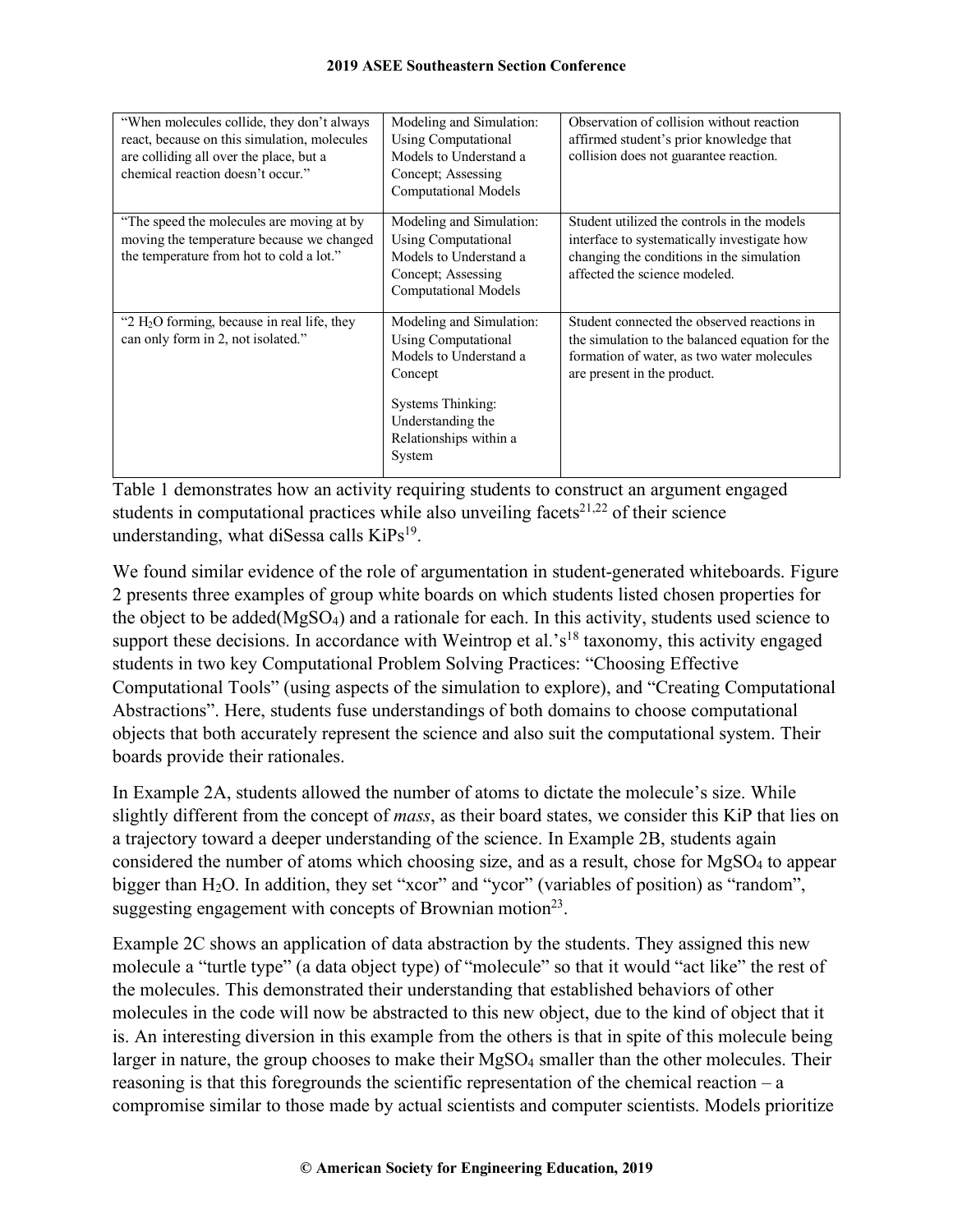representations of specific phenomena and cannot be expected to holistically represent scientific reality24. Therefore, these students demonstrated an understanding of two critical CT practices: abstraction and representation.



Figure 2. Student-Created Whiteboards Provide Rationale for Changes to the Simulation

### **Conclusions and Future Work**

Integrating CT with other STEM areas is a relatively new practice, and investigations of whether integration is effective and best pedagogical approaches for doing so are ongoing. Our analyses reveal that student learning *can* occur simultaneously in CT and science, and infusing instruction with argumentation can play a role in the success of integration. Our examples show students drawing upon understandings of science while exploring and critiquing a computer simulation. We also observed students making decisions about computational modeling that were driven by both CT and science. Whether nascent or sophisticated, students' articulated understandings of the science through such classroom tasks show components of KiP. Articulating ideas can deepen learning on its own, but this also generates formative feedback for the teacher. Moreover, argumentation may also be useful to the integration of other "21<sup>st</sup> century skills", such as engineering thinking, and we encourage further research on the synergistic use of this pedagogical strategy.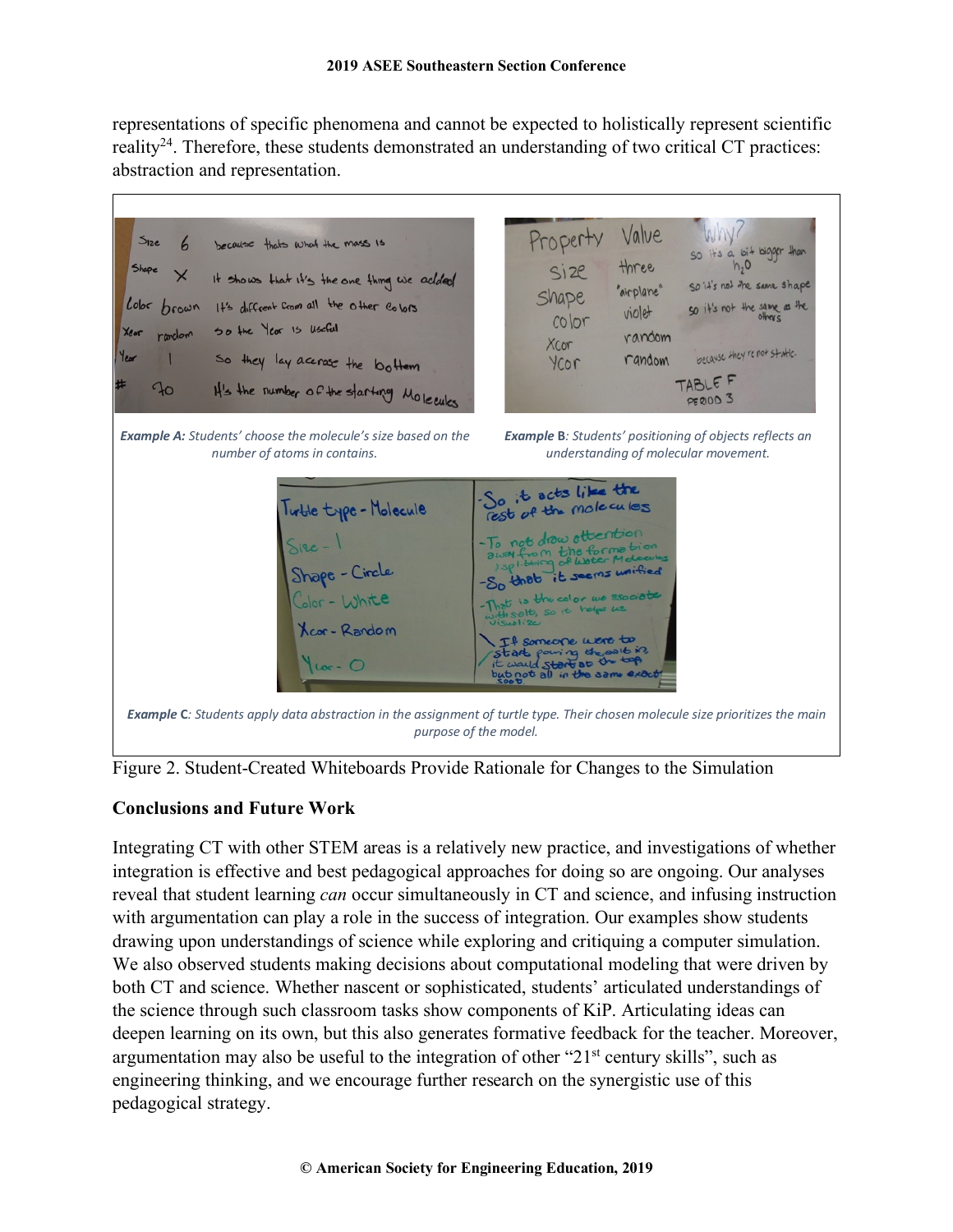#### **References**

- 1. Lee, Irene, Frank Martin and Katie Apone, "Integrating Computational Thinking Across the K–8 Curriculum," *ACM Inroads* **5**, 2014, 64–71.
- 2. Freeman, Alex, Samantha Adams Becker, and Michele Cummins, *NMC/CoSN Horizon Report: 2017 K-12 Edition*, The New Media Consortium, Austin, TX, 2017.
- 3. CSTA and ISTE, "Computational Thinking: Teacher Resources," 2011. Retrieved from: https://c.ymcdn.com/sites/www.csteachers.org/resource/resmgr/472.11CTTeacherResources\_2ed.pdf
- 4. National Research Council, "Report of a Workshop on the Pedagogical Aspects of Computational Thinking," National Academies Press, 2011.
- 5. Yadav, Aman, Chris Mayfield, Ninger Zhou, Susanne Hambrusch, and John T. Korb, "Computational Thinking in Elementary and Secondary Teacher Education," *Trans. Comput. Educ.* **14**, 2014, 5:1–5:16.
- 6. Wing, Jeanette M., "Computational thinking," *Communications of the ACM* **49**, 2006, 33–35.
- 7. Brennan, Karen and Mitchel Resnick, "New frameworks for studying and assessing the development of computational thinking," *Proceedings of the 2012 annual meeting of the American Educational Research Association, Vancouver, Canada*, 2012, 1–25.
- 8. Lee, Irene *et al,* "Computational Thinking for Youth in Practice," *ACM Inroads* **2**, 2011, 32–37.
- 9. Weintrop, David *et al,* "Defining Computational Thinking for Mathematics and Science Classrooms," *Journal of Scie*nce Education and Technology **25**, 2015, 127–147.
- 10. IWG. "Computational Thinking for Youth," Education Development Center, Inc., Newton, MA, 2010.
- 11. Pellegrino, James W. and Margaret L. Hilton, "Education for life and work" *Rep. B8767*, Center for Education, Washington D.C., 2012.
- 12. Basu, Satabdi, Amanda Dickes, John S. Kinnebrew, Pratim Sengupta, and Gautam Biswas, "CTSiM: A Computational Thinking Environment for Learning Science through Simulation and Modeling," *CSEDU*, 2013, 369–378.
- 13. Sampson, Victor, and Jonathon Grooms, "Science as argument-driven inquiry: The impact on students' conceptions of the nature of scientific inquiry," in *Annual International Conference of the National Association of Research in Science Teaching,* Baltimore, MD, 2008.
- 14. Sampson, Victor, Jonathon Grooms, and Joi Phelps Walker, "Argument-Driven Inquiry as a way to help students learn how to participate in scientific argumentation and craft written arguments: An exploratory study," *Science Education* **95**, 2011, 217–257.
- 15. Wilensky, Uri. *NetLogo*, Center for Connected Learning and Computer-Based Modeling, Northwestern University, 1999.
- 16. Schwarz, Christina V. *et al.* "Developing a learning progression for scientific modeling: Making scientific modeling accessible and meaningful for learners" *Journal of Research in Science Teaching* **46**, 2009, 632–654.
- 17. Wall Bortz, W., Gautam, A., Tatar, D., Lipscomb, K. "The Availability of Pedagogical Responses and the Integration of Computational Thinking," in *Integrating Digital Technology in Education: School-University-Community Collaboration,* eds. Martin Reardon, and Jack Leonard, Information Age Publishing, Charlotte, NC, In Press.
- 18. Weintrop, David *et al.,* "Defining Computational Thinking for Mathematics and Science Classrooms," *Journal of Science Education and Technology* **25**, 2016, 127–147.
- 19. diSessa, Andrea A., "A history of conceptual change research: Threads and fault lines," in The Cambridge Handbook of the Learning Sciences, Second Edition, UC Berkeley, 2014, 1 - 18.
- 20. diSessa, Andrea A., "The Construction of Causal Schemes: Learning Mechanisms at the Knowledge Level," *Cognitive Science* **38**, 2014, 795–850.
- 21. Minstrell, J. Facets of students' knowledge and relevant instruction. in *Research in Physics Learning: Theoretical Issues and Empirical Studies, Proc. of an Internatnl Workshop* (eds. Duit, R., Goldberg, F. & Niedderer, H.) 110–128 (1992).
- 22. Minstrell, James, "Conceptual Development Research in the Natural Setting of the Classroom," *Education in the 80's-Science,* 1982, 129–143.